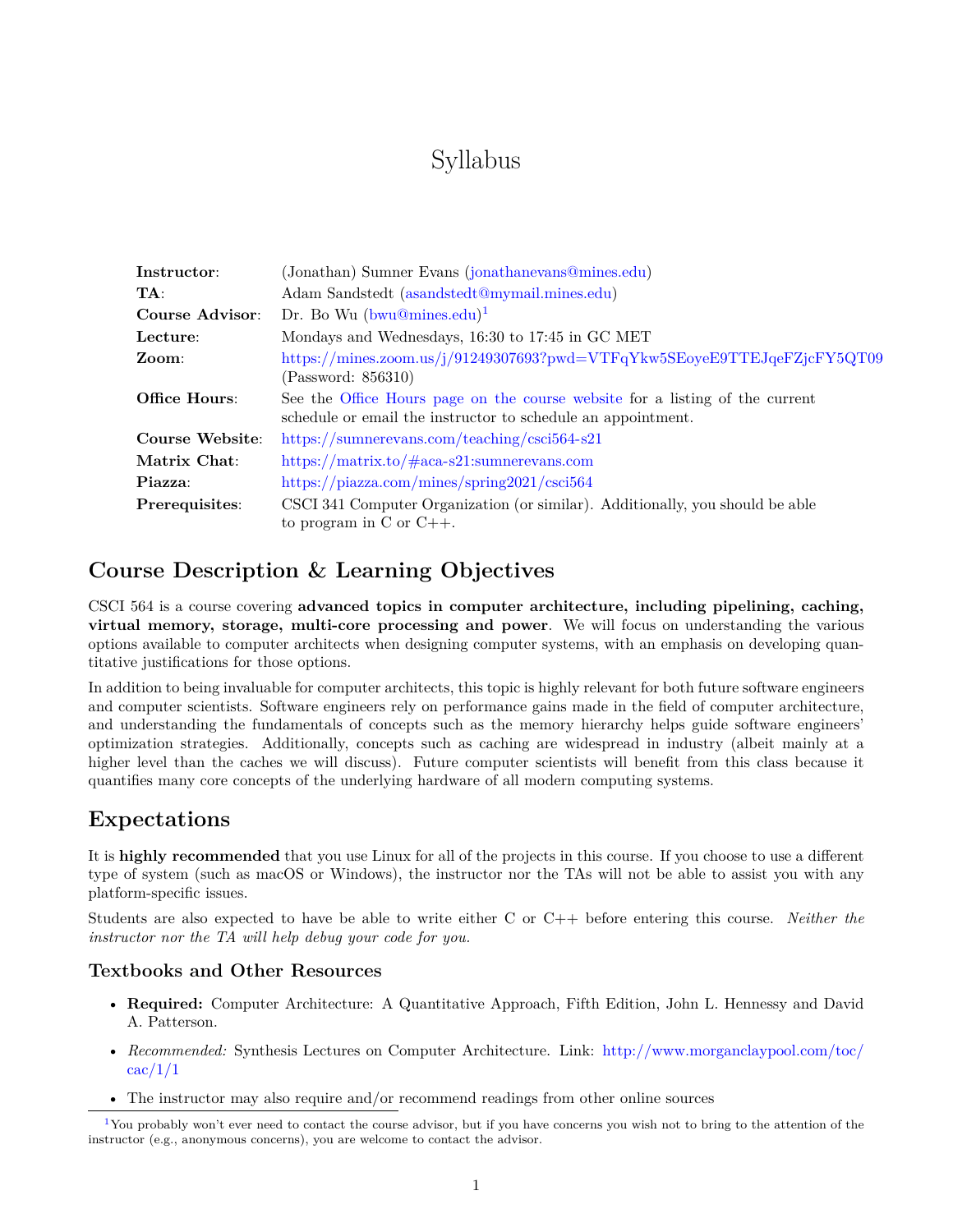## **Topics**

| Performance Metrics      | Out-of-Order Execution    |
|--------------------------|---------------------------|
| Amdahl's Law             | Main Memory               |
| Cache                    | <b>SIMD</b>               |
| Cache Optimizations      | Multiprocessors           |
| Virtual Memory           | Consistency and Coherency |
| Pipelining               | Interconnection           |
| <b>Handling Branches</b> |                           |

This is a tentative list of topics that we will discuss in class.

### **Grading Policy**

This course is worth 1000 points. The points are allocated as follows:

- 1. **Midterm.** 100 points.
- 2. **Final.** 200 points.
- 3. **Three Projects.** Total 400 points.
	- Project 1: Cache Replacement Policies Simulator. 150 points.
	- Project 2: Cache Prefetcher Simulator. 100 points.
	- Project 3: Branch Prediction Simulator. 150 points.
- 4. **Four Homework Assignments.** Total 200 points. 50 points each.
- 5. **Class Participation (Mainly Worksheets).** 100 points.

Your grade letter will be derived using the **standard plus-minus grading scale**. The instructor reserves the right to move the scale down, but it will never move up.

All projects will be due at 23:59 of the day listed on the schedule. The penalty for late submissions is 20% per day. If you need an extension for any reason, email the instructor to work something out.

#### **Autograded Projects**

Most programming assignments have an auto-graded component where a portion of your grade is calculated immediately upon submission. The grading scripts are designed to mark all fully correct programs as correct, and do the best job possible assigning partial credit where applicable. However, under some cases, you may not receive as many points as you deserve. If you believe this to be the case, contact the course instructor so they can either fix the autograder to handle your case better, or manually grade your assignment.

You are only allowed 3 submissions on autograded homework. This is because your grade is received quickly after submitting, and it may be tempting to use the autograder as the only means of testing. Students are expected to test their own code before submitting. If you run out of submissions and need more, then contact the instructor.

#### **Warning**

Autograded assigments are reviewed for plagarism a few weeks after the deadline, not when graded. While copying an assigment from another student may give you a good grade in the short term, the long term consequences could be severe. Plagarism is taken very seriously on these assignments.